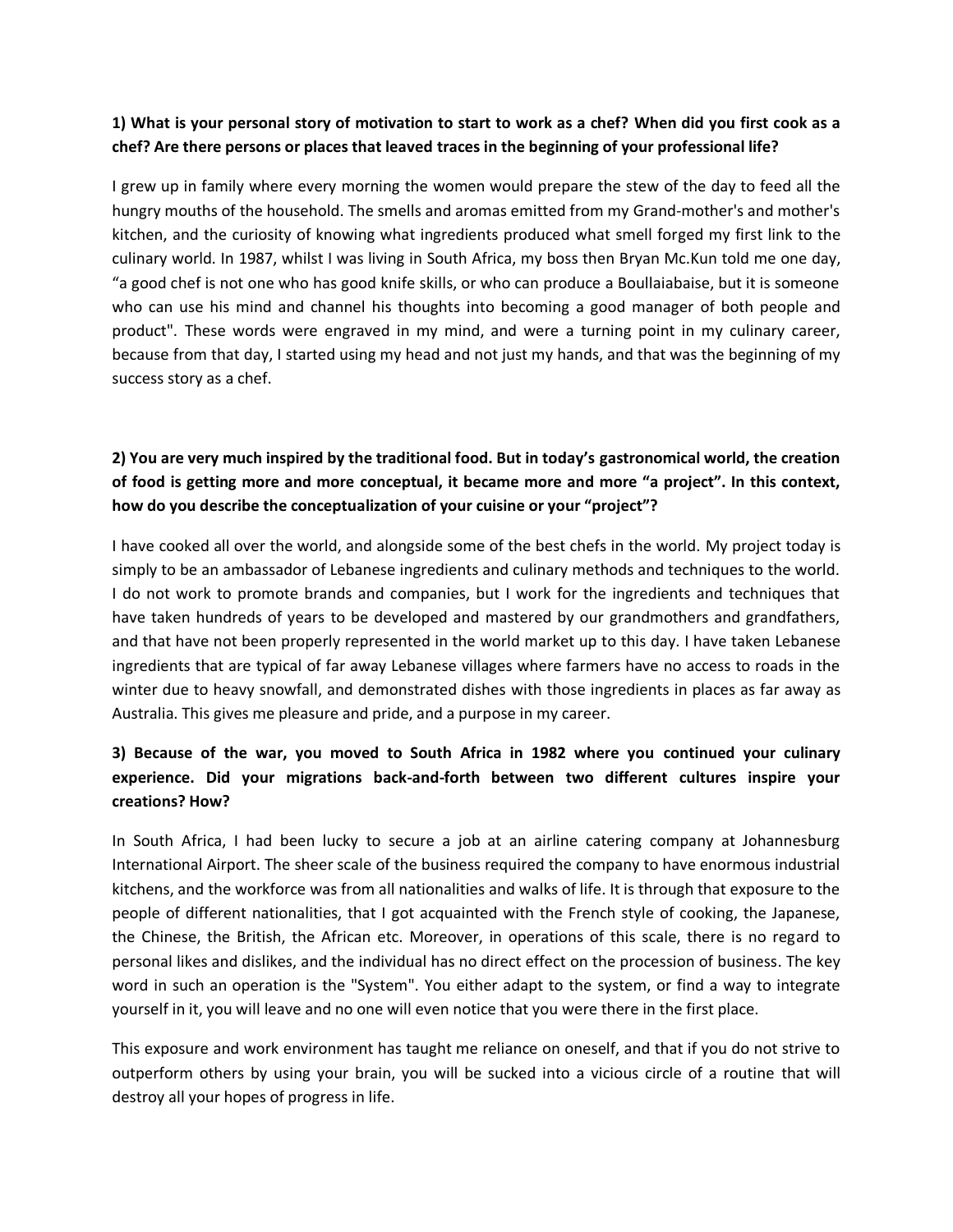## **4) What is your description of Lebanese Cuisine? Could you give examples of the local food culture that is especially interesting for your creations?**

Lebanese cuisine is very much influenced by Lebanese geography, as Lebanon in its small area has a very diverse geographic relief. The Mediterranean coastal towns, which are known for their fish and seafood dishes and mezzes, are very close in proximity to high mountains that are heavily inhabited, and that are famous for vegetarian dishes and mezzes. Lebanese geography is not ideal for raising cattle due to the roughness of the terrain. As a result, we can describe Lebanese cuisine as Mediterranean, relying mostly on fish, and vegetarian varieties.

A very traditional Lebanese ingredient is "Kishik", which is mainly sundried yoghurt, typical of Lebanese villages where during the summer villagers would sundry yoghurt in order to stock the powder for the long months of winter, where fresh milk would be unavailable. This ingredient has a tangy smoky flavor, and is used typically in stews accompanied with rice. I have taken kishik, and used it to crust oven baked fish prior to baking. The flavors permeate into the fish, and give it a wonderful aftertaste and aroma.

## **5) You are now "executive chef" in Chase restaurant, beside this; you also operate "Joe Barza Culinary Consultancy". How these two are affecting each other, feeding each other?**

Both businesses revolve around the hospitality and food industry. "The Chase", enables me to look at the industry from a customer's point of view. It helps answer the big question, what does your average customer expect from their dining experience?

Sometimes a restaurant customer sees things that the restaurant staff does not see or consider to be important. Sometimes the restaurant spends money and time on things that customer don't really care about. These different perspectives acquired through "The Chase", enable me to better advise my consultancy customers.

## **6) How would you describe the atmosphere of the Chase cuisine? What kind of a system exists both in the kitchen and the dining room? What are the most favorite meals in the restaurant?**

"The Chase" is one of the oldest international cuisine eateries in Lebanon. So many generations have gone through the door, and many if not all customers are returning customers. Some even come every day, and as a result the cuisine should be flexible and diverse enough to accommodate returning customers, and provide them with different choice alternatives for every meal course of everyday. We are big on breakfast, lunch, dinner, and biggest on coffee breaks and desserts. The menu consists of very simple dishes from all around the world, and the focus is on fresh premium ingredients and taste. In "The Chase", the waiters know all the clients by name, and some of the more gourmet clients can even tell who prepared the food on any particular day in the kitchen, from slight presentation changes. The favorite meals in the restaurant are the individually hand beaten Escalopes, as well as the goat cheese Pizza, and the "Kebbet Samak Arnabiyeh" in the daily dishes varities.

### **7) What are your criterias and principles to create a menu? How would you describe "menu**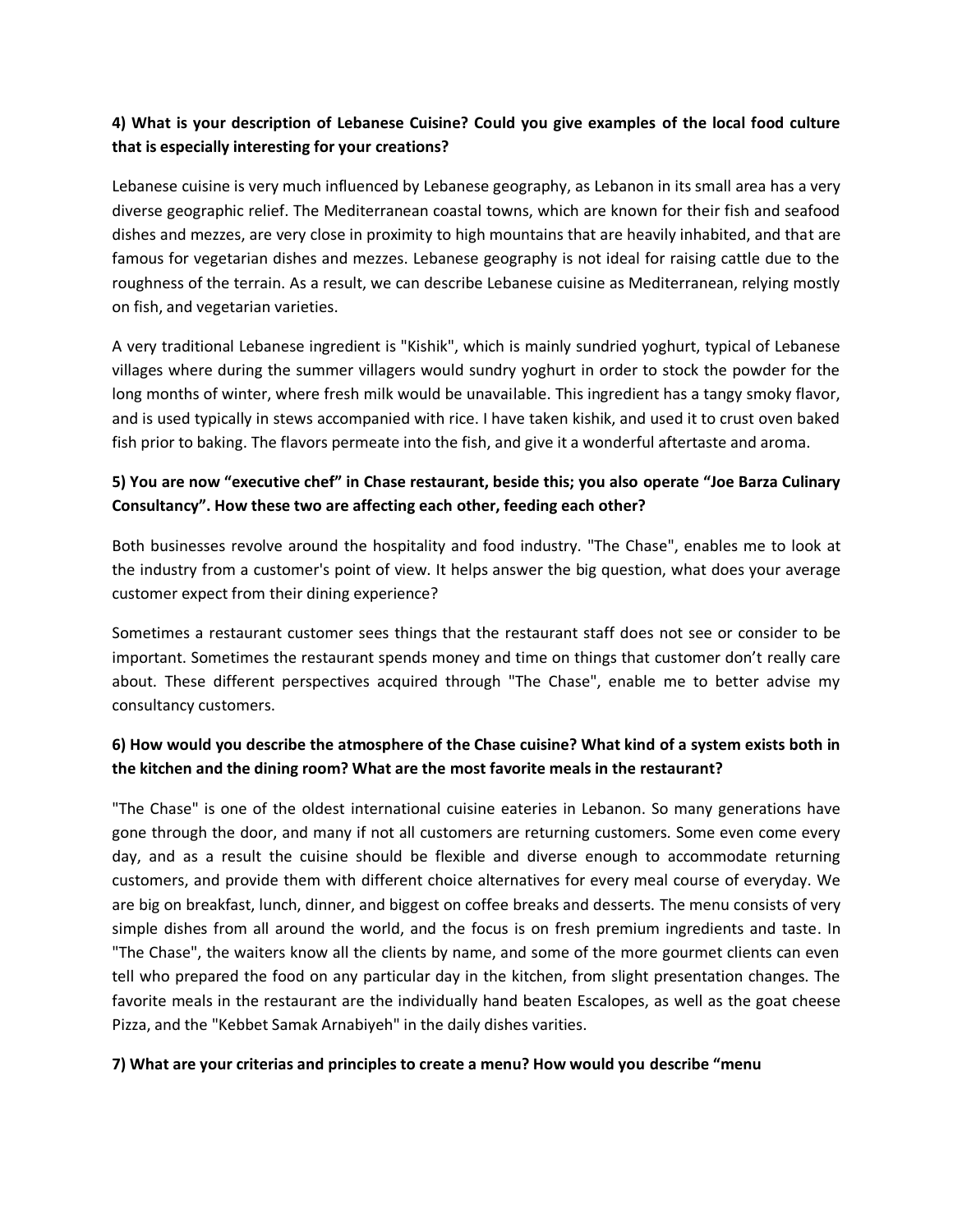Menu elaboration is tricky business, especially in food and beverage consulting where you are creating and selling menus to establishments that you do not necessarily own or are not the acting head chef of. You have to remove all your prejudice and preference to certain varieties and ingredients aside, and adapt your thinking and choices to your client's preferences, to the demand of the market, and to the specifications of the client's kitchens and preparation areas. My exposure to the different culinary cultures in South Africa has given me the ability to work and think in an international culinary mindset and not just in my local culinary mindset and that in turn has enabled me to re-create menu varieties that include items and ingredients fused from the different parts of the world. Often, when the job requires a menu from a specific foreign food culture, I consult a chef from the network of chefs that I have gotten acquainted with and worked with along the years, and use his or her knowledge to brainstorm and draft the menu, elaborate the recipe cards, and later validate and fix the recipes in the presence of the client in food tasting sessions held in our demo kitchen in Beirut.

### **8) What are your criterias to choose your materials for cooking? Where they come from?**

I am currently obsessed with traditional ingredients, going back to the roots and experimenting with these ingredients using modern cooking techniques and technology. I am a big fan of Sous-vide cooking, and the combi-steamer oven. To give you an example, fish and lamb in traditional Lebanese cuisine have always been cooked in traditional diesel ovens, whose temperatures could not be properly regulated, and which released lots of fumes and carbon residuals that often affected the taste of the food. In combi steamers, the computer regulated temperature and humidity accentuates the taste of the product by preserving its aromas and those of its garnish. For me to be able to ameliorate dishes that have been imprinted in peoples mind as being what they have always been and changing their perception of these great foods is a true passion, and I am always looking for the next challenge of a dish that has been taken for granted, and doing everything possible to hear the mmmm's and woww's and it never tasted like this before.

### **9) What are your inspirational sources or how do you feed yourself in the process of creating new tastes and gastronomical experiences?**

For me, travelling is the true soup for the mind, and through rubbing shoulders with foreign cultures one acquires great knowledge. My references and inspirations for creating new tastes and gastronomical experiences are gathered in local popular markets all around the world, where the aromas of local spices mixed with the feel of the local atmosphere and the sounds of the interaction between the people and the merchants give me an insight into the culinary culture of the place. I then fill a small suitcase with whatever catches my mind in these markets, and come back home carrying fresh ideas, and all the necessary goods to execute these ideas.

### **10) How do you see the gastronomical trend of the near future? What could be the new trend?**

In the near future, I see people giving a lot of attention to their health in an attempt to root out disease, sickness, cancer, and all the other plagues of our century. People are moving away from canned food, processed food, and foods rich in saturated fat, and are opting more and more for the natural, organic, roasted, steamed, grilled varieties. For me this is good news for Mediterranean cuisine in general, and